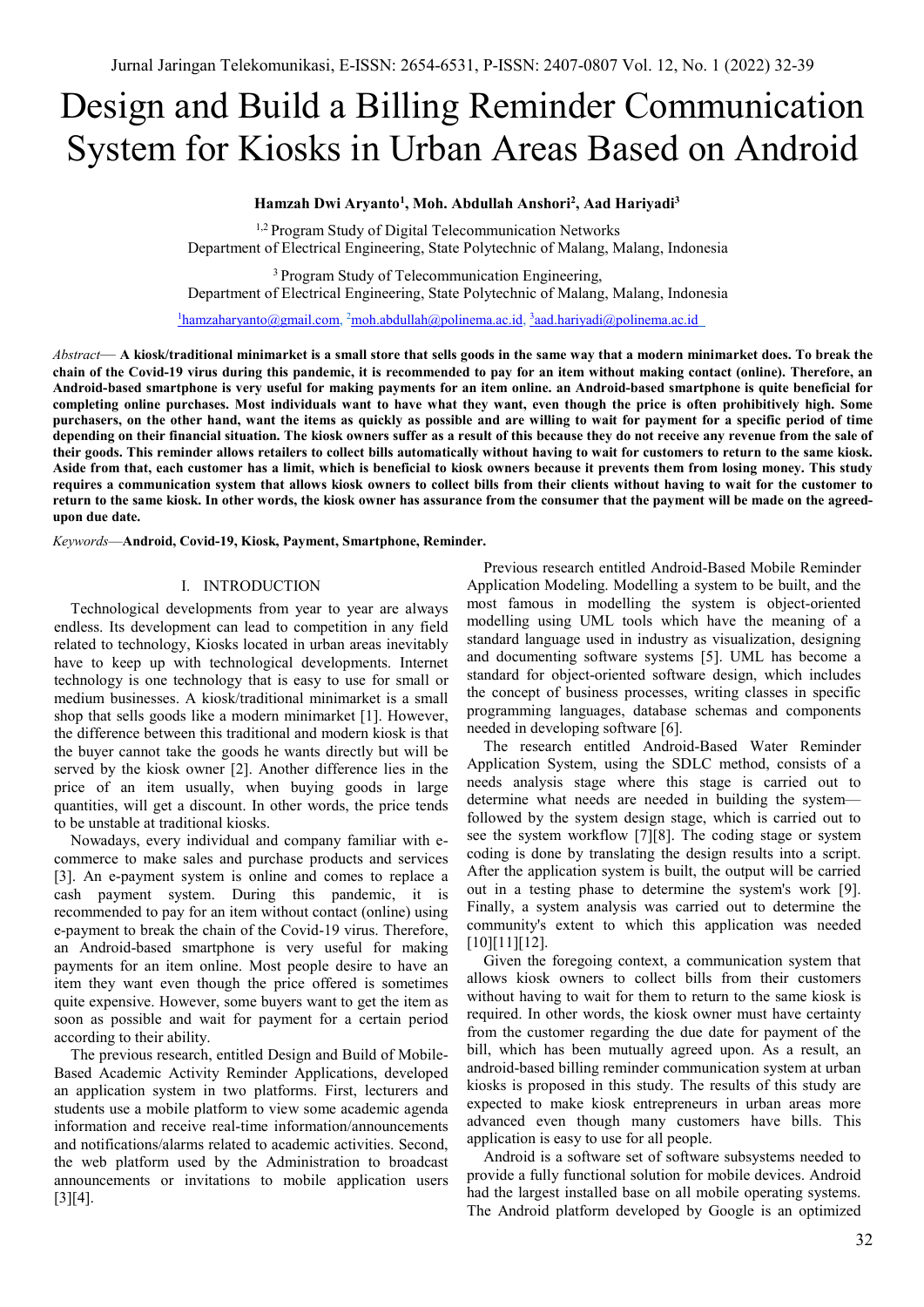platform for mobile devices with the perfect combination of operating system, middleware and application programs [13]. The application on Android can be used anywhere and anytime. With the popularity of Android smart phones everyone finds it convenient to make transactions through these.

Understanding key concepts of Android is a basic requirement for designing Android mobile apps. There are some basic concepts of Android, including the app components, app resources, and app manifest. App components are the essential building blocks of an Android app. Each component is a different point through which the system can enter your app. Not all components are actual entry points for the user, and some depend on each other, but each one exists as its own entity and plays a specific role [14].

#### II. METHOD

The type of research carried out is included in the type of manufacture or development research. In order to be able to answer the formulation of the problem that has been made, it is necessary to design research, design systems, prepare materials and tools, determine procedures and parameters to form tools and systems that can be used.

*A. Research design* **START** Study of literature Planning and application<br>with database Design and application with database Result of design and<br>application with database App creation Application testing Test result ₩œ Conclusion ₹ **END** Figure 1. Research design

The research planning has several stages of research, and the first stage is conducting a literature study related to the need for reminders, tools and materials needed for the design of the system to be built. The second stage is application and database planning; this planning includes selecting a suitable database and designing an easy-to-run application display. The third stage is the design of the application and database. At this stage, the application and database design is carried out after the planning has been carried out. The next stage is the results of the application and database design. At this stage, the results of the application design can be said to be the final design before heading to the making of the application.

The fifth stage of making the application is the process of making the application according to the final design that has been done. The sixth stage of application testing is the application test of the application that has been made. The next stage is the test results stage, and the test results stage is the final stage in the application creation process. If the test results are following the planning, the next stage is towards the conclusion, and if the test results are not by the plan, they will be repeated back to the application and database planning stage. The last stage is the conclusion. This is the final stage after the test results are declared following the system planning.



Figure 2. The proposed system model

Figure 2 describes the block diagram of the system design in the research conducted. There are two accounts, namely for Users (Buyers) and Admin (Sellers), then both of them pass through the same network, namely BTS, then to BSC, then go to GPRS, the entire network is called a cellular network, after that, it goes to the Internet and then buyer's data. Furthermore, sellers are stored in Firebase. On the application start page, buyers can create an account first if they do not have an account on this application. After shopping and wanting to make a bill at the store, the seller will open the same application, log in to the main account (the seller), and list the items to be billed. After that, the seller will show a QR Code that contains data on the goods and the total purchase from the buyer. Then the buyer scans the QR Code shown by the seller. The transaction is declared successful when the buyer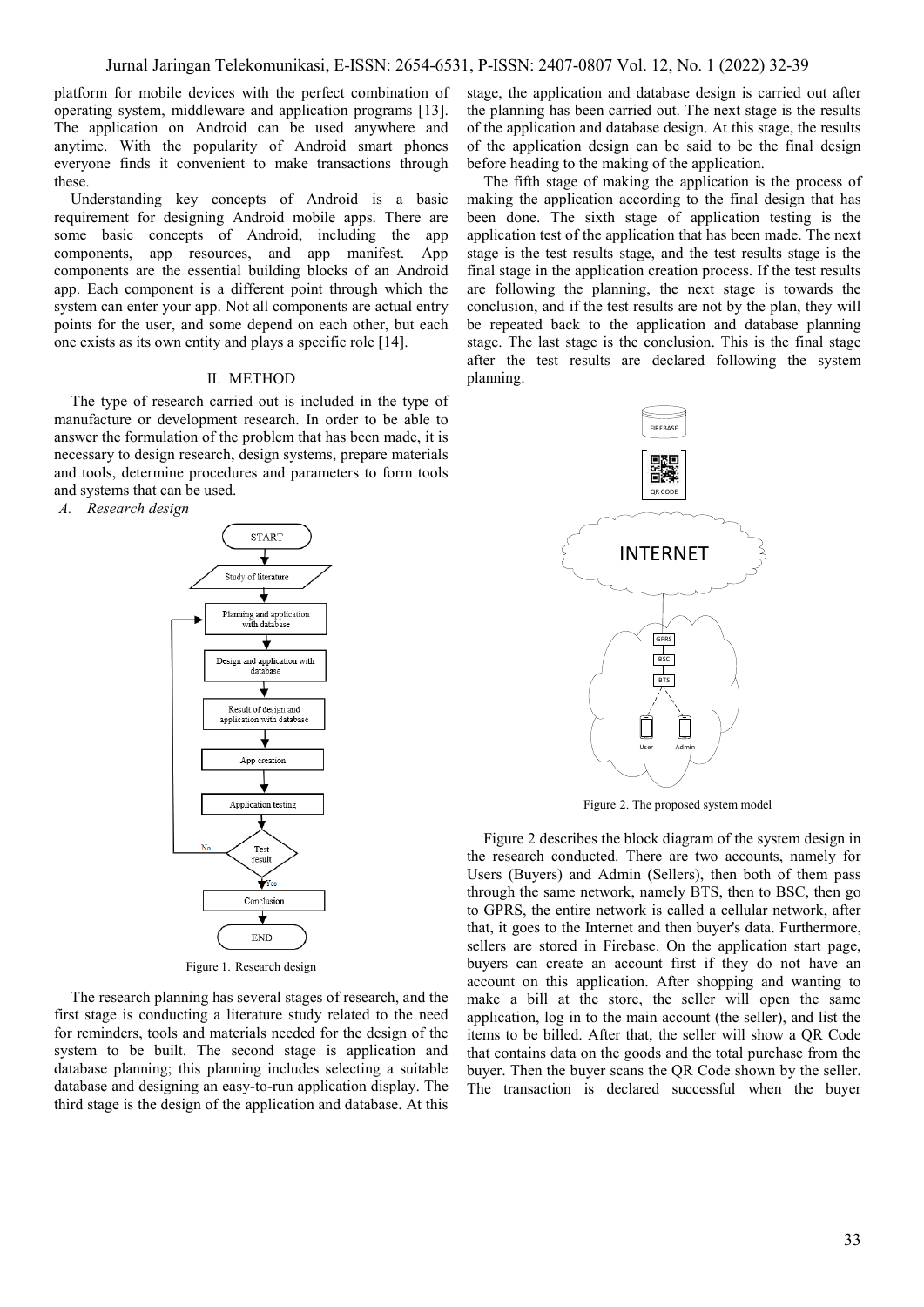successfully scans the QR Code, and a description of the total spending appears on account of the buyer who made the bill.



The Billing System Flowchart has several stages; namely, the first stage displays the billing schedule. This serves so that buyers can know when the bill payment is due to be paid. The second stage is receiving a reminder; at this stage, a reminder will be sent automatically to the buyer; if the buyer receives a reminder, then the next step is to pay the bill. If the buyer does not receive the reminder, it will repeat the billing schedule. The next stage is the buyer must pay the bill; at this stage, the buyer must pay the bill according to the limit obtained; if yes, the bill has been paid. If not, a warning to pay immediately will be sent through the stages. The buyer receives a reminder again, and if it still does not, then emergency contacts are immediately contacted by the seller, but if you still do not pay, it will automatically be on the blacklist.



In the Flowchart system, there are several stages; namely, the first stage is filling out the personal data form, which includes name, address, cellphone number, emergency contact etc. Then the second stage calculates the limit according to the weight of the guarantee, which will automatically be deposited with the seller. The third stage is to upload a photo of the guarantee and the purchase receipt, which will be deposited with the seller. After that, the seller adjusts the physical gold that will be deposited as a guarantee whether it matches the photo uploaded by the buyer or not. If not, the buyer must reupload the guarantee photo and a note of the physical gold that will be deposited. However, if the photo matches the physical gold, the registration is declared successful.



Figure 5. User case diagram

In the use case diagram there are 2 actors, namely the seller and the customer. The explanation is as follows:

- Seller: The owner of a kiosk that sells an item or product.
- Customers: Buyers who will buy an item or product at a kiosk.
- Admin Login: The seller logs into the admin only account on the app.
- Register: Buyers register an account if they don't have an account yet.
- Customer Login: The buyer logs into the customer account that was previously registered
- Latest gold price: The seller inputs the latest gold price.
- Total Purchase Transactions: The seller calculates the total product purchase transactions in the application.
- Creating a QR Code: The seller shows the QR Code that appears after calculating the total product purchase transaction on the application.
- Scan the QR Code: The buyer scans the QR Code shown by the seller to make a transaction.
- Transaction history: Buyers can view transaction history in their respective accounts in the application.
- Transaction history of all customers: Sellers can view the transaction history of all customers in the seller's special account or admin on the application.
- Personal data along with physical guarantees: Buyers fill in personal data in their respective accounts in the application and physical guarantees are submitted to the seller.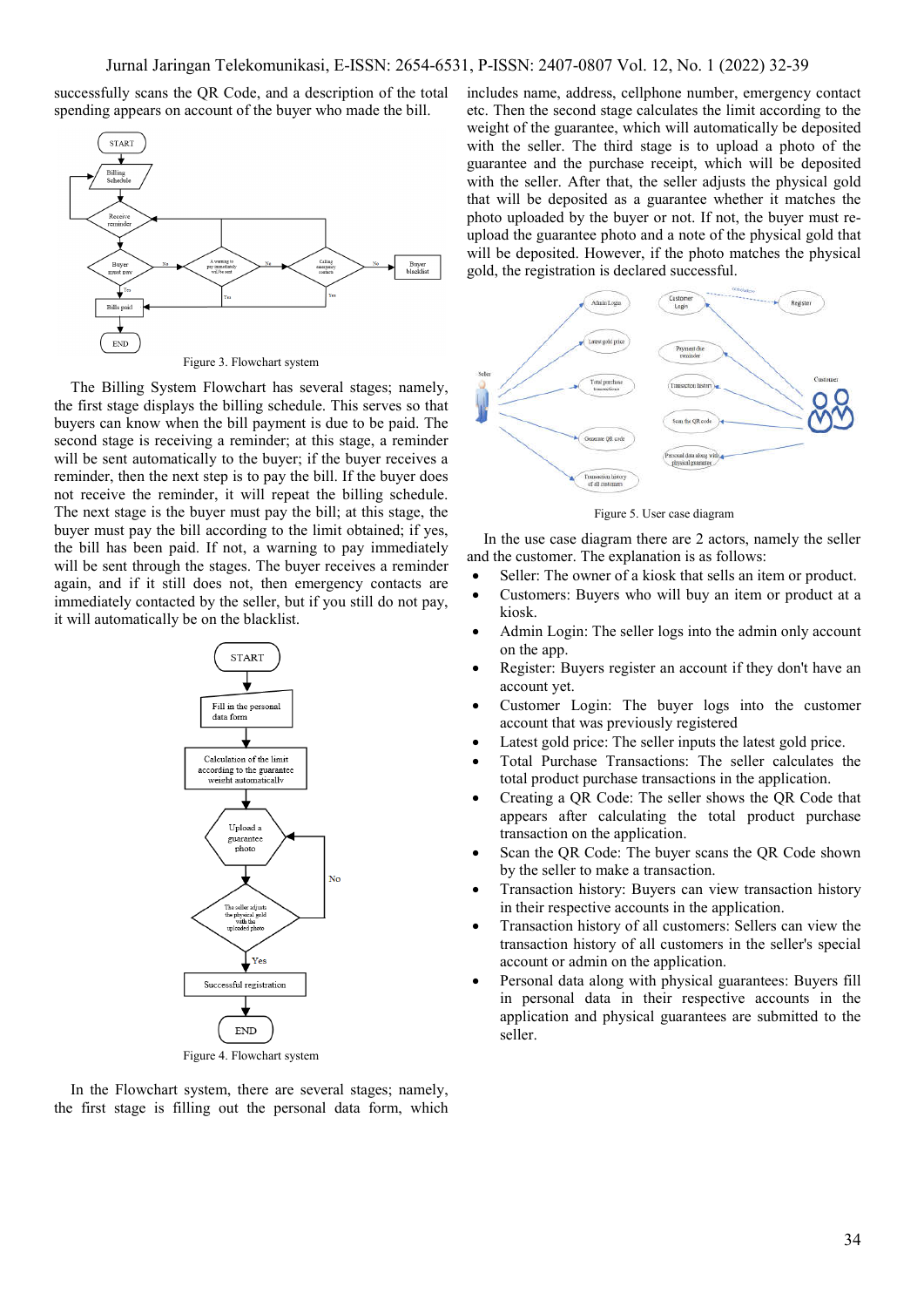# III. RESULTS AND DISCUSSION

# *A. Implementation result*

The following is an experimental result when making transactions on the BiMinder application.



Figure 6. Total transaction view

Figure 6 is an example of a transaction display that has been input by the seller. For example, the seller inputs the name of the Toothbrush item for Rp. 2000,- totalling 1 piece.



Figure 7. Reminder notification view

Figure 7 shows the reminder notification sent to the buyer's account from the firebase. This notification will appear to the buyer's account after 1 month from the transaction date that the buyer has made.

#### *B. Experiment* result

Quality of Service (QoS) testing determines system performance by measuring delay, throughput, and packet loss. The test is carried out using a provider network connection connected to the internet. Software testing using Wireshark.

#### *1) Telkomsel Provider Test*

The following are the results of testing data transfer from the android application to Google APIs on the firebase server using the Telkomsel provider.



Figure 8. Telkomsel provider test with Wireshark



Figure 9. Telkomsel throughput

In calculating the throughput value, two parameters are needed, namely received packets (bytes) and data transmission time (time span, s). The following is the throughput calculation formula:

Throughput = Packet received : transmission time  $(1)$ 

| $20.31$ $\pm 0.01$<br>D 227 Sal at 153 +                                                                                                                                                                                                                                                                                                                                                                                                                                                                                                                                                                                                                                                                                                                                                                                                                                                                                                                                                                     |   |
|--------------------------------------------------------------------------------------------------------------------------------------------------------------------------------------------------------------------------------------------------------------------------------------------------------------------------------------------------------------------------------------------------------------------------------------------------------------------------------------------------------------------------------------------------------------------------------------------------------------------------------------------------------------------------------------------------------------------------------------------------------------------------------------------------------------------------------------------------------------------------------------------------------------------------------------------------------------------------------------------------------------|---|
| $\leftarrow$<br>googleapis.com                                                                                                                                                                                                                                                                                                                                                                                                                                                                                                                                                                                                                                                                                                                                                                                                                                                                                                                                                                               | н |
| PING googleapis.com (142.251.12.99) 36(84)<br>bytes of data.<br>64 bytes (rom 142.251.12.99; icmp sco=1<br>ttl=305 time=45.8 ms<br>64 bytes From 142.251.12.99: icmp_seq=2<br>ttl=103 time=182 mm<br>64 bytes From 142.251.12.90: 1cmp sec-3<br>ttl=103 time=84.5 ms<br>64 bytes from 142.251.12.99: icrp_second<br>tti=103 time=52.5 ms<br>64 bytes from 142.251.12.99: icrp_sec=5<br>111-183 time=44.1 mm<br>64 bytes from 142.251.12.99: icrp_sec-6<br>ttl=183 time=43.7 mi<br>64 bytes from 142.251.12.99: icrp.sco=7<br>(tl=10) time=50.5 ms<br>64 bytes From 142.251.12.99: icrp sec-8<br>ttl-103 time-50.2 mm<br>64 bytes From 142.251.12.00: 1cmp_seq=0<br>ttl=103 time=47.2 ms<br>64 bytes from 143.351.12.99; irrp.sec-18<br>ttl=103 time=56.7 ms<br>04 bytes from 142.251.12.99: icep secr11<br>ttl=103 time=75.0 ms<br>--- googleapis.com ping statistics --<br>11 pockets transmitted, 11 received, 0%<br>packet loss, time 1005ams<br>rtt min/avg/max/mdow =<br>43.788/65.874/182.693/21.334 r |   |

Figure 10. Value of Telkomsel packet loss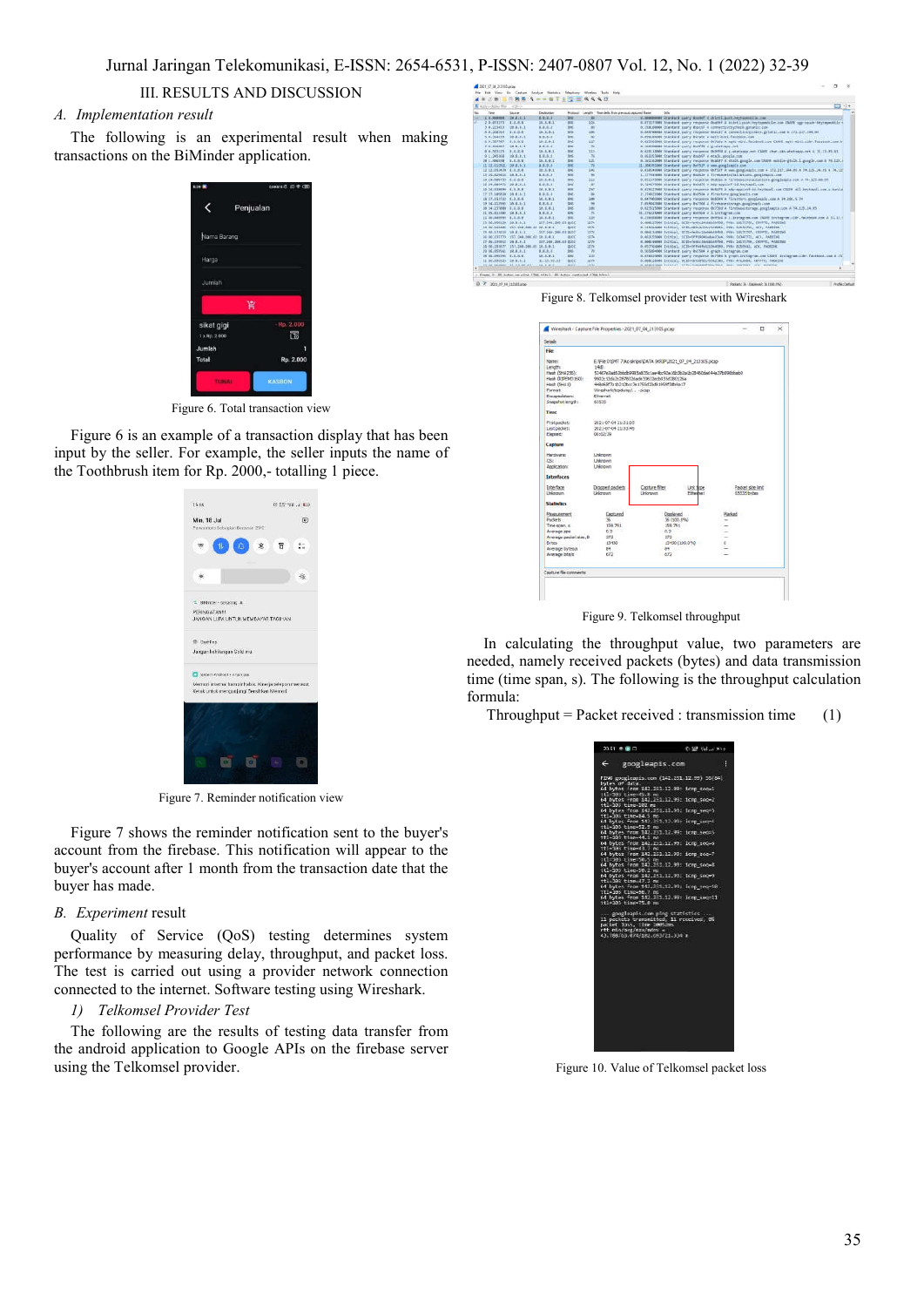Figure 10 shows that the value of Telkomsel's packet loss is 0%. TABEL 1

|                                       | TABEL I |  |  |
|---------------------------------------|---------|--|--|
| TELKOMSEL PROVIDER DATA TRANSFER TEST |         |  |  |

| <b>Throughput</b> | <b>Packet loss</b> | Delay      |
|-------------------|--------------------|------------|
|                   | $0\%$              | 21.206391s |
|                   | $0\%$              | 0.038549s  |
|                   | $0\%$              | 1.377944s  |
| 672.376 bits      | $0\%$              | 0.051379s  |
|                   | $0\%$              | 0.724679s  |
|                   | $0\%$              | 0.025427s  |
|                   | $0\%$              | 2.274921s  |
| Jumlah            |                    | 25.699290s |

Figure 11 is a graph of several samples of delay data using Telkomsel providers whose values are in accordance with table 1.



Figure 11. Delay graph in telkomsel provider

In table 1, there are 7 samples of all packets that will be searched for the average delay value displayed on Wireshark. Figure 11 shows a rapid decrease in a delay of 0.038549s. The total delay value of 7 sample data at Telkomsel provider is 25,69929s, and throughput is 672,376 bits.

# *2) Indosat provider test*

The following are the results of testing data exchange between android applications and Google APIs on a firebase server using the Indosat provider.



Figure 12. Indosat provider test with wireshark

|                                                                                                                                              | Wineshark - Capture File Properties - Indonat.pcap                                                                                                                                                                                         |                                           |                                                                                              |                        |                              |                                             | u | × |
|----------------------------------------------------------------------------------------------------------------------------------------------|--------------------------------------------------------------------------------------------------------------------------------------------------------------------------------------------------------------------------------------------|-------------------------------------------|----------------------------------------------------------------------------------------------|------------------------|------------------------------|---------------------------------------------|---|---|
| Details                                                                                                                                      |                                                                                                                                                                                                                                            |                                           |                                                                                              |                        |                              |                                             |   |   |
| Length<br>Hash (SHA256)<br>Hash (RIPEND 2001:<br>Hash (SHA1)<br>Pornat:<br>Eixamidation:<br><b>Snapshot lengths</b>                          | T <sub>AB</sub><br>833ef74f11cd48262f62a87cj4c10fc6c413fe65312df93a1955ddeb4943a432<br>ft6e5dMd00afe43e0a33ex0f336dc24ht6excf<br>in 4403 555 46 pixels for 152 6 Nia Whenlett Se the 25 4<br>Wreshark/trpdung/ - post<br>Ethernet<br>65535 |                                           |                                                                                              |                        |                              |                                             |   | × |
| Time                                                                                                                                         |                                                                                                                                                                                                                                            |                                           |                                                                                              |                        |                              |                                             |   |   |
| Protosolat:<br>Last padet:<br>Playered:                                                                                                      | 2021-07-13 18:40:02<br>2021-07-13 18:42:00<br>00:01:57                                                                                                                                                                                     |                                           |                                                                                              |                        |                              |                                             |   |   |
| Capture                                                                                                                                      |                                                                                                                                                                                                                                            |                                           |                                                                                              |                        |                              |                                             |   |   |
| Hardware:<br>OS:<br>Accications                                                                                                              | 12000<br><b>Linkmedim</b><br>Linksteam<br>Drivnown                                                                                                                                                                                         |                                           |                                                                                              |                        |                              |                                             |   |   |
| <b>Interfaces</b>                                                                                                                            |                                                                                                                                                                                                                                            |                                           |                                                                                              |                        |                              |                                             |   |   |
| 2-ter face<br>Unknown                                                                                                                        | Dropped packets.<br>Linknown                                                                                                                                                                                                               | <b>COLLEGE</b><br>Capture Rise<br>Unknown |                                                                                              | Link Eyper<br>Ethernet |                              | ountuc-<br>Packet size limit<br>65535 bytes |   |   |
| Statistics                                                                                                                                   | ason.                                                                                                                                                                                                                                      |                                           |                                                                                              |                        |                              | - 7                                         |   |   |
| Measurement<br><b>Packets</b><br>Time span, v<br>Average pps<br>Average packet size, B<br><b>Byles</b><br>Average bytes is<br>Average bita/s | Castured<br>161<br>117.983<br>1.4<br>$-407$<br>75172<br>637<br>5097<br>œ                                                                                                                                                                   |                                           | <b>Displayed</b><br>393 (100.0%)<br>117.983<br>1.4<br>407 %<br>75172 (100.0%)<br>617<br>5097 |                        | <b>Harked</b><br>÷<br>-<br>b |                                             |   |   |
| ¢.                                                                                                                                           |                                                                                                                                                                                                                                            |                                           |                                                                                              |                        |                              |                                             |   | × |
| Clerture file convertibili                                                                                                                   |                                                                                                                                                                                                                                            |                                           |                                                                                              |                        |                              |                                             |   |   |

Figure 13. Indosat throughput

|                       | host: googleapis.com                                                                                                                      |                |
|-----------------------|-------------------------------------------------------------------------------------------------------------------------------------------|----------------|
|                       |                                                                                                                                           |                |
|                       | PING googleanis.com 1272.217.104.1/77)                                                                                                    |                |
|                       | 16(84) tytus of Sele.<br>64 Uyles from 172.21. 194.147 (n.mr. 2014)<br>17 John Timondi I at.<br>60 Dytes from 177.212.168.162. Somm seq.2 |                |
|                       |                                                                                                                                           |                |
| tt1-100 time-100 us   | 66 kytus tram 172.217.104.147: icmp_suc=3<br>Cil=185 Cime=82.0 ms                                                                         |                |
|                       | 64 bytes from 172,217.194.147.<br>http://www.del.e.es                                                                                     | 1000 531 KG    |
|                       | 65 bytes Tram 173.217.104.147.<br>tt1-105 time-15.6 ms                                                                                    | tem secifi     |
|                       | 64 bytes from 172.217.154.147.                                                                                                            | 11MD 5014D     |
|                       | Cileldi (imaei4 1 m)<br>64 bytrs from 172,212,194,142<br>religi rimous2,1 mt                                                              | $1000.581 - 7$ |
|                       |                                                                                                                                           | irms sec.E     |
|                       | GC bytes from 173.217.104.147.<br>tti-105 time-18.3 ms<br>64 bytes from 173.217.154.147.                                                  | 2000 30040     |
| UlleldS time=114 m.   |                                                                                                                                           | 1000 552-18    |
|                       | 64 bytes from 172.217.184.147. 1cmp_ssq=10<br>==1-146 =1me 142 ms<br>64 bytes from 173.217.184.147: 1cmp_seq-11                           |                |
| Util-103-time=12.5 mm |                                                                                                                                           | 1000 500 LZ    |
|                       | 84 bylis from 171.217.124.147.<br>Utlades timen/2 * mb<br>64 byles from 172.217.144.147.<br>ttl 186 time (84 mb                           | frag shouts    |
|                       |                                                                                                                                           |                |
|                       | 60 bytes from 172.217.104.147: irmp_sec-16<br>til=105 time=11.5 ms<br>64 bytes from 172.217.194.147: itmp_sec=15                          |                |
| ttlelB6 time=56.8 ms  |                                                                                                                                           |                |
|                       | nd hytre Trom 172,217,344,147, irm, sequin<br>tri 182 rime 120 ms                                                                         |                |
|                       |                                                                                                                                           |                |
|                       |                                                                                                                                           |                |
|                       |                                                                                                                                           |                |
|                       |                                                                                                                                           |                |
|                       |                                                                                                                                           |                |

Figure 14. Value of Indosat packet loss

Figure 14 shows that the value of Indosat's packet loss is 0%.

TABLE II TESTING INDOSAT DATA TRANSFER PROVIDER

| <b>Throughput</b> | <b>Packet loss</b> | <b>Delay</b> |
|-------------------|--------------------|--------------|
|                   | $0\%$              | 23,38198s    |
|                   | 0%                 | 0,078546s    |
|                   | 0%                 | 0,050221s    |
| 5097.144 bits     | $0\%$              | 0,074717s    |
|                   | $0\%$              | 0,202950s    |
|                   | 0%                 | 0,123123s    |
|                   | 0%                 | 0,000196s    |
| Jumlah            |                    | 23.911733s   |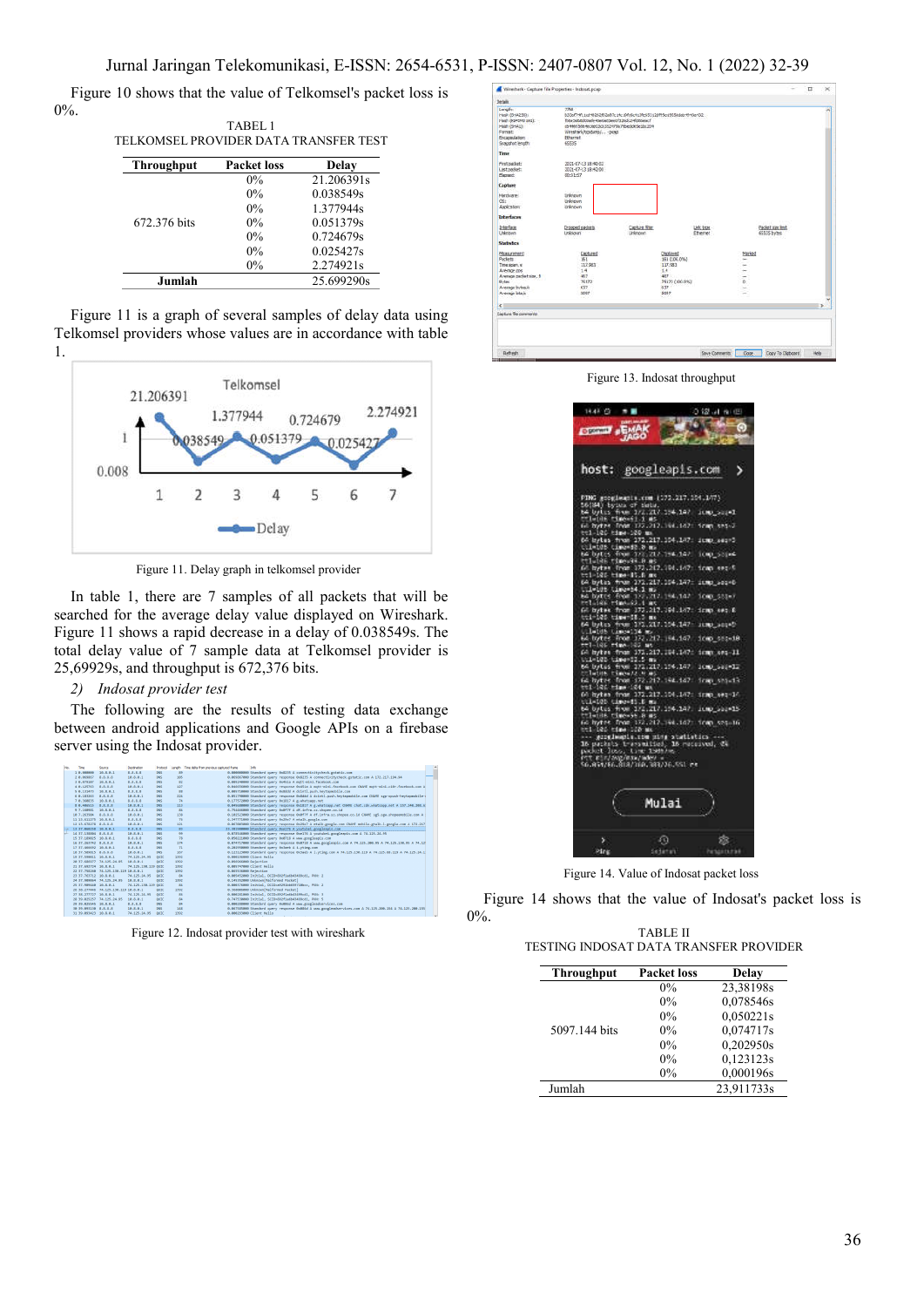## Jurnal Jaringan Telekomunikasi, E-ISSN: 2654-6531, P-ISSN: 2407-0807 Vol. 12, No. 1 (2022) 32-39

Figure 15 is a graph of several samples of delay data using the Indosat provider, whose values are following table I.



Figure 15. Delay graph at Indosat provider

In table II, there are 7 samples of all packets that will be searched for the average delay value displayed on Wireshark. Figure 15 shows a rapid decrease in a delay of 0.078546s. The total delay value of 7 sample data at the Indosat provider is 23.911733s, and the throughput is 5097.144 bits.

#### 3) *XL provider test*

The following are the results of testing data exchange between android applications and Google APIs on a firebase server using an XL provider.



Figure 16. XL provider test with wireshark



Figure 17. XL throughput



Figure 18. XL packet loss

Figure 18 shows that the value of XL's packet loss is 0%.

| TABLE III                         |  |
|-----------------------------------|--|
| XL PROVIDER DATA TRANSFER TESTING |  |

| <b>Throughput</b> | <b>Packet loss</b> | Delay      |
|-------------------|--------------------|------------|
|                   | $0\%$              | 35,037122s |
|                   | $0\%$              | 0,031994s  |
|                   | $0\%$              | 0,013057s  |
| 2847.856 bits     | $0\%$              | 0,118319s  |
|                   | $0\%$              | 0,050734s  |
|                   | $0\%$              | 0,122012s  |
|                   | $0\%$              | 0,020742s  |
| Jumlah            |                    | 35,39398s  |

Figure 19 is a graph of several samples of delay data using Telkomsel providers whose values are following table III.



Figure 19. Grafik delay in XL provider

In table III, there are 7 samples of all packets that will be searched for the average delay value displayed on Wireshark. Figure 19 shows a rapid decrease in a delay of 0.031994s. The total delay value of 7 sample data on the XL provider is 35.39398s, and the throughput is 2847.856 bits.

*4) Data Analysis Based on Experiment Results*

In data analysis based on the results of this test, which takes 2 parameters, namely the sum of the values of the delay of several samples and the throughput value of each provider. The following is a comparison of the delay and throughput values of each provider.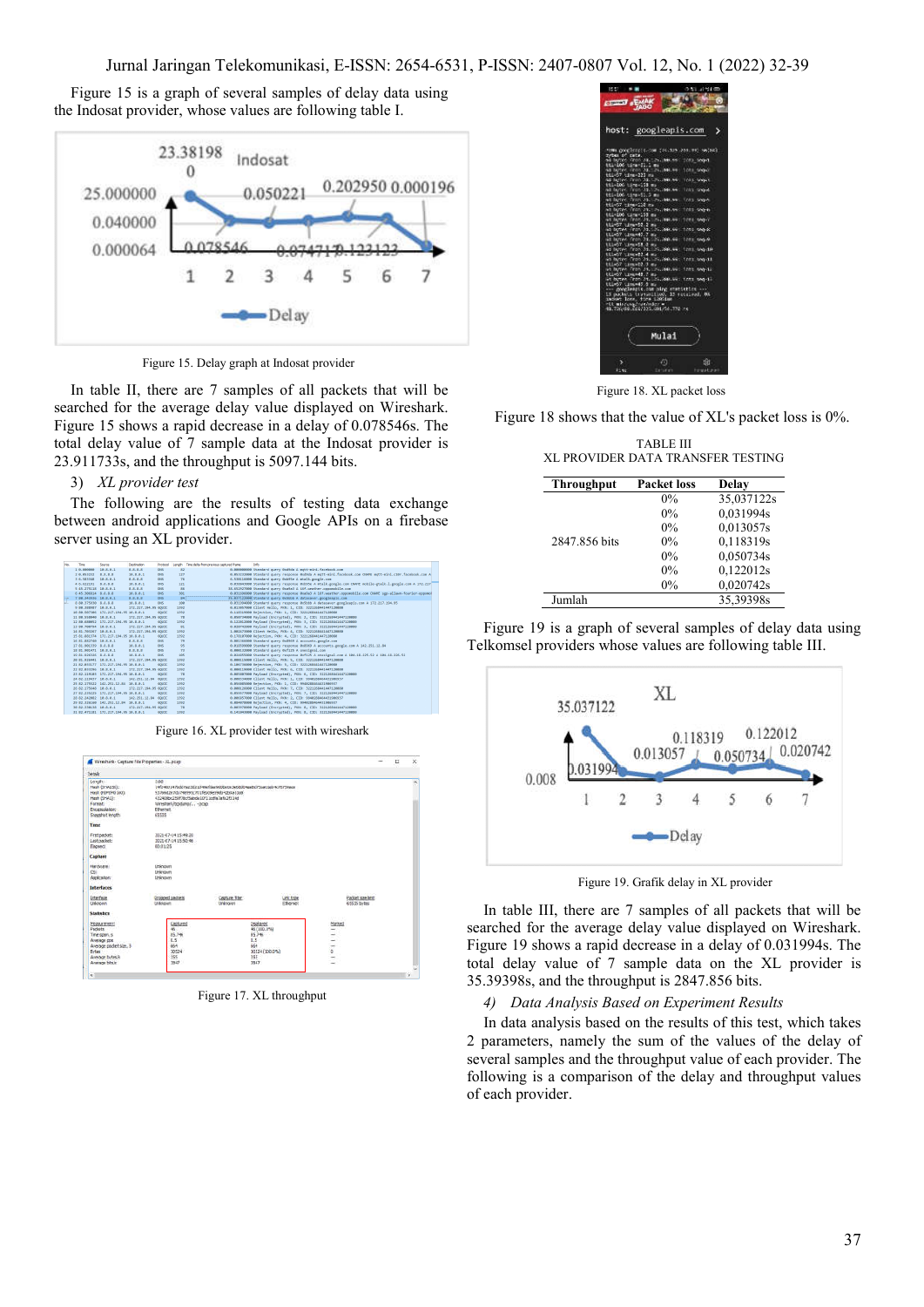TABLE IV

TABLE OF DELAY AND THROUGHPUT COMPARISON VALUES

| Provider  | Delay      | <b>Throughput</b> |
|-----------|------------|-------------------|
| Telkomsel | 25.699290s | 672.376 bits      |
| Indosat   | 23,911733s | 5097.144 bits     |
| XL        | 35,393980s | 2847.856 bits     |

From table IV to compare the delay value if it is described as a graph, it is as follows:



Figure 20. Delay comparation

From table IV, if it is described as a graph about the comparison of throughput values, it is as follows:



Figure 21. Throughput comparation

Table IV is the sum of the delay values from several samples and the throughput values obtained after calculating the formula. Figure 20 shows that the XL provider has the most extended/highest number of delay values, 35.393980s. Then the highest throughput value is shown by the Indosat provider, which is worth 5097,144 bits.

#### IV. CONCLUSION

The BiMinder application is used for transactions between sellers and buyers and it may also help kiosk sellers remind buyers who have bills. According to the billing due date, push notifications will be delivered to buyers automatically. The gold guarantee scheme in this study requires the customer to pay the bill as it is due. Otherwise, the seller will contact the emergency contact listed on the buyer's account via the form, but if there is still no response, the seller will withhold the buyer's gold guarantee. According to the comparative value of the delay data sample graph utilizing three distinct providers,<br>namely Telkomsel, Indosat, and XL, the most namely Telkomsel, Indosat, and XL, the most significant/longest delay is XL, which is worth 35.393980s, and the lowest / fastest delay is Indosat, which is worth 23.911733s. The most significant throughput graph comparison value is obtained by Indosat provider with a value of 5097,144 bits, followed by Telkomsel with a value of 672,376 bits.

## **REFERENSI**

- [1] F. K. S. Dewi, T. D. Indriasari, and Y. Prayogo, "Rancang Bangun Aplikasi Pengingat Kegiatan Akademik Berbasis Mobile," J. Buana Inform., vol. 7, no. 4, pp. 303–312, 2016.
- [2] Kosidin and R. N. Farizah, "Pemodelan Aplikasi Mobile Reminder Berbasis Android," Semin. Nas. Teknol. Inf. dan Komun. 2016 (SENTIKA 2016), vol. 2016, no. Sentika, pp. 271–280, 2016.
- [3] M Masihuddin, B U I Khan, M M U I Mattoo & R F Olanrewaju, "A survey on e-payment systems: elements, adoption, architecture, challenges and security concepts", *Indian Journal of Science and Technology,* Vol 10(20), Mei 2017.
- [4] A. S. Shani, "Sistem Aplikasi Water Reminder Berbasis Android Android," Sist. Apl. Water Remind. Berbas. Android, 2017.
- [5] R. H. Y. Perdana, Hudiono, M. Taufik, A. E. Rakhmania, R. M. Akbar, and Z. Arifin, "Hospital queue control system using Quick Response Code (QR Code) as verification of patient's arrival," Int. J. Adv. Comput. Sci. Appl., vol. 10, no. 8, 2019.
- [6] A. E. Rakhmania, M. Taufik and M. Sa'adah, "Centralized Post Paid Water Meter Controller Using Wireless Sensor Network," 2019 International Conference on Advanced Mechatronics, Intelligent Manufacture and Industrial Automation (ICAMIMIA), 2019, pp. 302-305.
- [7] Taufik, M., Rakhmania, A. E., & Afnani, Y. N. (2020). Prepaid water meter card based on internet of things. In IOP Conference Series: Materials Science and Engineering (Vol. 732, No. 1, p. 012105). IOP Publishing.
- [8] M. Taufik, H. Hudiono, A. E. Rakhmania, R. H. Y. Perdana, and A. S. Sari, "An Internet of Things Based Intercity Bus Management System for Smart City," Int. J. Comput. Digit. Syst., vol. 10, no. 1, pp. 1219–1226, 2021.
- [9] A. I. Sasongko, "Billing Management System Design for Cellular Phone Network Practicum Module 2.4 Ghz WiFi Transmission", Jurnal Jaringan Telekomunikasi, vol. 6, no. 1, pp. 17-22, May 2018.
- [10] A. D. Widowatie, "Optimization of Placement of Electronic Data Capture (EDC) Based on 3G Test Drive in Shopping Center Buildings", Jurnal Jaringan Telekomunikasi, vol. 6, no. 1, pp. 62-66, May 2018.